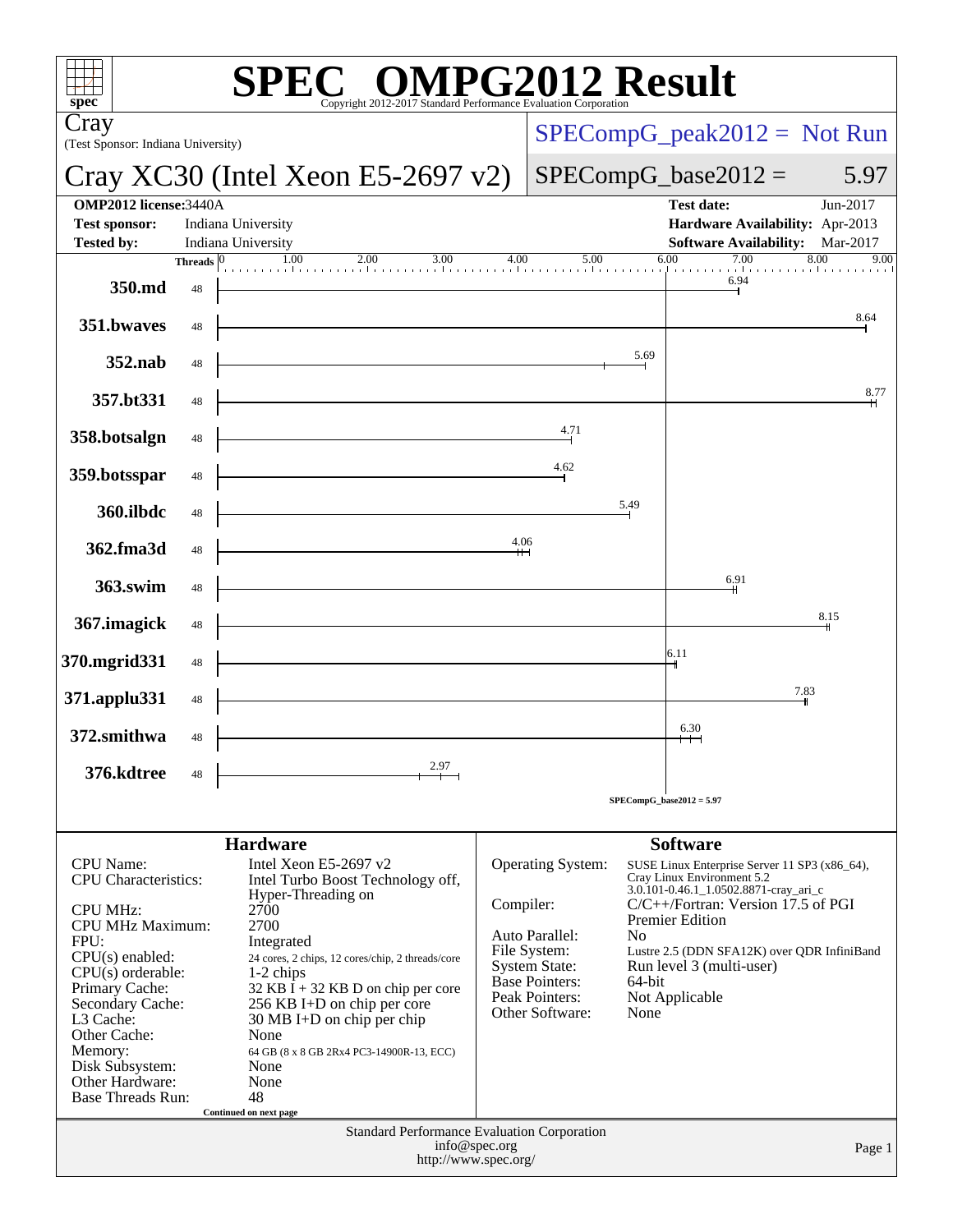

# **[SPEC OMPG2012 Result](http://www.spec.org/auto/omp2012/Docs/result-fields.html#SPECOMPG2012Result)**

Cray

(Test Sponsor: Indiana University)

## Cray XC30 (Intel Xeon E5-2697 v2)

#### **[OMP2012 license:](http://www.spec.org/auto/omp2012/Docs/result-fields.html#OMP2012license)**3440A **[Test date:](http://www.spec.org/auto/omp2012/Docs/result-fields.html#Testdate)** Jun-2017

[Minimum Peak Threads:](http://www.spec.org/auto/omp2012/Docs/result-fields.html#MinimumPeakThreads) [Maximum Peak Threads:](http://www.spec.org/auto/omp2012/Docs/result-fields.html#MaximumPeakThreads)

**[Test sponsor:](http://www.spec.org/auto/omp2012/Docs/result-fields.html#Testsponsor)** Indiana University **[Hardware Availability:](http://www.spec.org/auto/omp2012/Docs/result-fields.html#HardwareAvailability)** Apr-2013

[SPECompG\\_peak2012 =](http://www.spec.org/auto/omp2012/Docs/result-fields.html#SPECompGpeak2012) Not Run

### $SPECompG_base2012 = 5.97$  $SPECompG_base2012 = 5.97$

**[Tested by:](http://www.spec.org/auto/omp2012/Docs/result-fields.html#Testedby)** Indiana University **[Software Availability:](http://www.spec.org/auto/omp2012/Docs/result-fields.html#SoftwareAvailability)** Mar-2017

**[Results Table](http://www.spec.org/auto/omp2012/Docs/result-fields.html#ResultsTable)**

|                  | <b>Base</b>                              |                 |       |                |       |                |       | <b>Peak</b> |                        |              |                                                                                                          |              |                |              |
|------------------|------------------------------------------|-----------------|-------|----------------|-------|----------------|-------|-------------|------------------------|--------------|----------------------------------------------------------------------------------------------------------|--------------|----------------|--------------|
| <b>Benchmark</b> |                                          | Threads Seconds | Ratio | <b>Seconds</b> | Ratio | <b>Seconds</b> | Ratio |             | <b>Threads Seconds</b> | <b>Ratio</b> | <b>Seconds</b>                                                                                           | <b>Ratio</b> | <b>Seconds</b> | <b>Ratio</b> |
| 350.md           | 48                                       | 667             | 6.94  | 667            | 6.94  | 667            | 6.94  |             |                        |              |                                                                                                          |              |                |              |
| 351.bwaves       | 48                                       | 524             | 8.65  | 524            | 8.64  | 525            | 8.63  |             |                        |              |                                                                                                          |              |                |              |
| $352$ .nab       | 48                                       | 683             | 5.69  | 755            | 5.15  | 683            | 5.70  |             |                        |              |                                                                                                          |              |                |              |
| 357.bt331        | 48                                       | 544             | 8.71  | 540            | 8.78  | 540            | 8.77  |             |                        |              |                                                                                                          |              |                |              |
| 358.botsalgn     | 48                                       | 923             | 4.71  | 923            | 4.71  | 923            | 4.71  |             |                        |              |                                                                                                          |              |                |              |
| 359.botsspar     | 48                                       | 1137            | 4.62  | 1138           | 4.61  | 1136           | 4.62  |             |                        |              |                                                                                                          |              |                |              |
| $360$ .ilbdc     | 48                                       | 649             | 5.49  | 648            | 5.49  | 648            | 5.49  |             |                        |              |                                                                                                          |              |                |              |
| 362.fma3d        | 48                                       | 949             | 4.00  | 936            | 4.06  | 913            | 4.16  |             |                        |              |                                                                                                          |              |                |              |
| $363$ .swim      | 48                                       | 655             | 6.91  | 659            | 6.87  | 655            | 6.92  |             |                        |              |                                                                                                          |              |                |              |
| 367.imagick      | 48                                       | 866             | 8.12  | 863            | 8.15  | 862            | 8.16  |             |                        |              |                                                                                                          |              |                |              |
| 370.mgrid331     | 48                                       | 722             | 6.12  | 223            | 6.11  | 726            | 6.09  |             |                        |              |                                                                                                          |              |                |              |
| 371.applu331     | 48                                       | 774             | 7.83  | 774            | 7.83  | 772            | 7.85  |             |                        |              |                                                                                                          |              |                |              |
| 372.smithwa      | 48                                       | 832             | 6.44  | 850            | 6.30  | 869            | 6.17  |             |                        |              |                                                                                                          |              |                |              |
| 376.kdtree       | 48                                       | 1672            | 2.69  | 1516           | 2.97  | 1398           | 3.22  |             |                        |              |                                                                                                          |              |                |              |
|                  |                                          |                 |       |                |       |                |       |             |                        |              | Results appear in the order in which they were run. Bold underlined text indicates a median measurement. |              |                |              |
|                  | <b>Platform Notes</b><br>Sysinfo program |                 |       |                |       |                |       |             |                        |              |                                                                                                          |              |                |              |

 /N/dc2/projects/hpc/lijunj/spec/omp2012-1.1-run/bigred2plus3/Docs/sysinfo Revision 563 of 2016-06-10 (097295389cf6073d8c3b03fa376740a5) running on nid00536 Tue Jul 18 07:09:25 2017

 This section contains SUT (System Under Test) info as seen by some common utilities. To remove or add to this section, see: <http://www.spec.org/omp2012/Docs/config.html#sysinfo>

 From /proc/cpuinfo model name : Intel(R) Xeon(R) CPU E5-2697 v2 @ 2.70GHz 2 "physical id"s (chips) 48 "processors" cores, siblings (Caution: counting these is hw and system dependent. The following excerpts from /proc/cpuinfo might not be reliable. Use with caution.) cpu cores : 12 siblings : 24 physical 0: cores 0 1 2 3 4 5 8 9 10 11 12 13 physical 1: cores 0 1 2 3 4 5 8 9 10 11 12 13 cache size : 30720 KB

Continued on next page

Standard Performance Evaluation Corporation [info@spec.org](mailto:info@spec.org) <http://www.spec.org/>

Page 2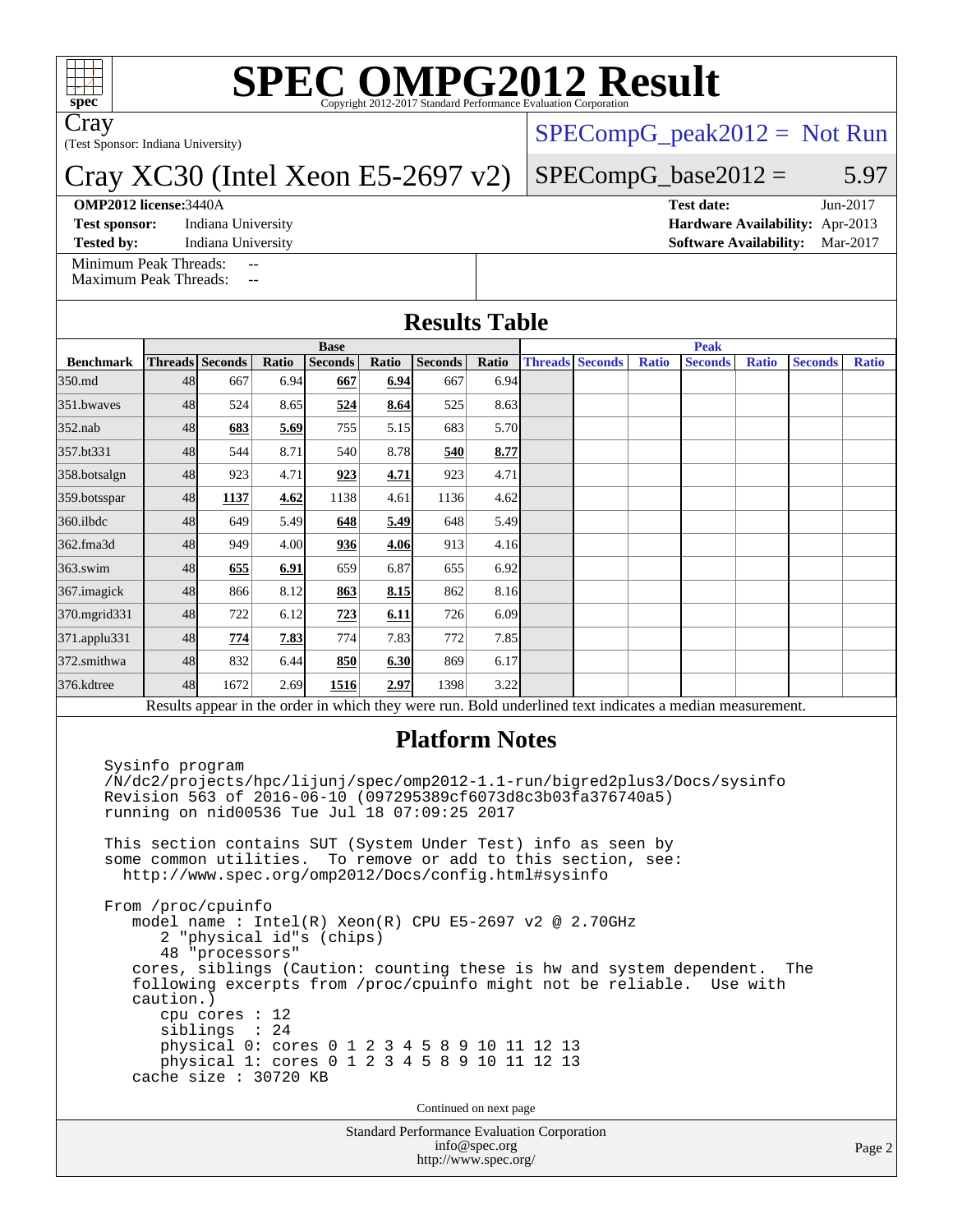

# **[SPEC OMPG2012 Result](http://www.spec.org/auto/omp2012/Docs/result-fields.html#SPECOMPG2012Result)**

(Test Sponsor: Indiana University) Cray

 $SPECompG_peak2012 = Not Run$  $SPECompG_peak2012 = Not Run$ 

Cray XC30 (Intel Xeon E5-2697 v2)

 $SPECompG_base2012 = 5.97$  $SPECompG_base2012 = 5.97$ 

**[Test sponsor:](http://www.spec.org/auto/omp2012/Docs/result-fields.html#Testsponsor)** Indiana University **[Hardware Availability:](http://www.spec.org/auto/omp2012/Docs/result-fields.html#HardwareAvailability)** Apr-2013 **[Tested by:](http://www.spec.org/auto/omp2012/Docs/result-fields.html#Testedby)** Indiana University **[Software Availability:](http://www.spec.org/auto/omp2012/Docs/result-fields.html#SoftwareAvailability)** Mar-2017

**[OMP2012 license:](http://www.spec.org/auto/omp2012/Docs/result-fields.html#OMP2012license)**3440A **[Test date:](http://www.spec.org/auto/omp2012/Docs/result-fields.html#Testdate)** Jun-2017

#### **[Platform Notes \(Continued\)](http://www.spec.org/auto/omp2012/Docs/result-fields.html#PlatformNotes)**

From /proc/meminfo<br>MemTotal: 66072376 kB HugePages\_Total: 0<br>Hugepagesize: 2048 kB Hugepagesize: /usr/bin/lsb\_release -d SUSE Linux Enterprise Server 11 (x86\_64) From /etc/\*release\* /etc/\*version\* SuSE-release: SUSE Linux Enterprise Server 11 (x86\_64) VERSION = 11 PATCHLEVEL = 3 uname -a: Linux nid00536 3.0.101-0.46.1\_1.0502.8871-cray\_ari\_c #1 SMP Mon Jun 26 15:18:40 UTC 2017 x86\_64 x86\_64 x86\_64 GNU/Linux SPEC is set to: /N/dc2/projects/hpc/lijunj/spec/omp2012-1.1-run/bigred2plus3 Filesystem Type Size Used Avail Use% Mounted on 10.10.0.171@o2ib:10.10.0.172@o2ib:/dc2 lustre 5.3P 4.9P 264T 96% /N/dc2 Cannot run dmidecode; consider saying 'chmod +s /usr/sbin/dmidecode' (End of data from sysinfo program)

#### **[General Notes](http://www.spec.org/auto/omp2012/Docs/result-fields.html#GeneralNotes)**

Environment Variables: OMP\_STACKSIZE=1G ulimit -s unlimited

## **[Base Compiler Invocation](http://www.spec.org/auto/omp2012/Docs/result-fields.html#BaseCompilerInvocation)**

[C benchmarks](http://www.spec.org/auto/omp2012/Docs/result-fields.html#Cbenchmarks): [pgcc](http://www.spec.org/omp2012/results/res2017q3/omp2012-20170731-00116.flags.html#user_CCbase_pgcc_l)

[C++ benchmarks:](http://www.spec.org/auto/omp2012/Docs/result-fields.html#CXXbenchmarks) [pgc++](http://www.spec.org/omp2012/results/res2017q3/omp2012-20170731-00116.flags.html#user_CXXbase_pgcpp_l_e5fc4a0ead554906661557a60ef932e8)

[Fortran benchmarks](http://www.spec.org/auto/omp2012/Docs/result-fields.html#Fortranbenchmarks): [pgf90](http://www.spec.org/omp2012/results/res2017q3/omp2012-20170731-00116.flags.html#user_FCbase_pgf90_l)

> Standard Performance Evaluation Corporation [info@spec.org](mailto:info@spec.org) <http://www.spec.org/>